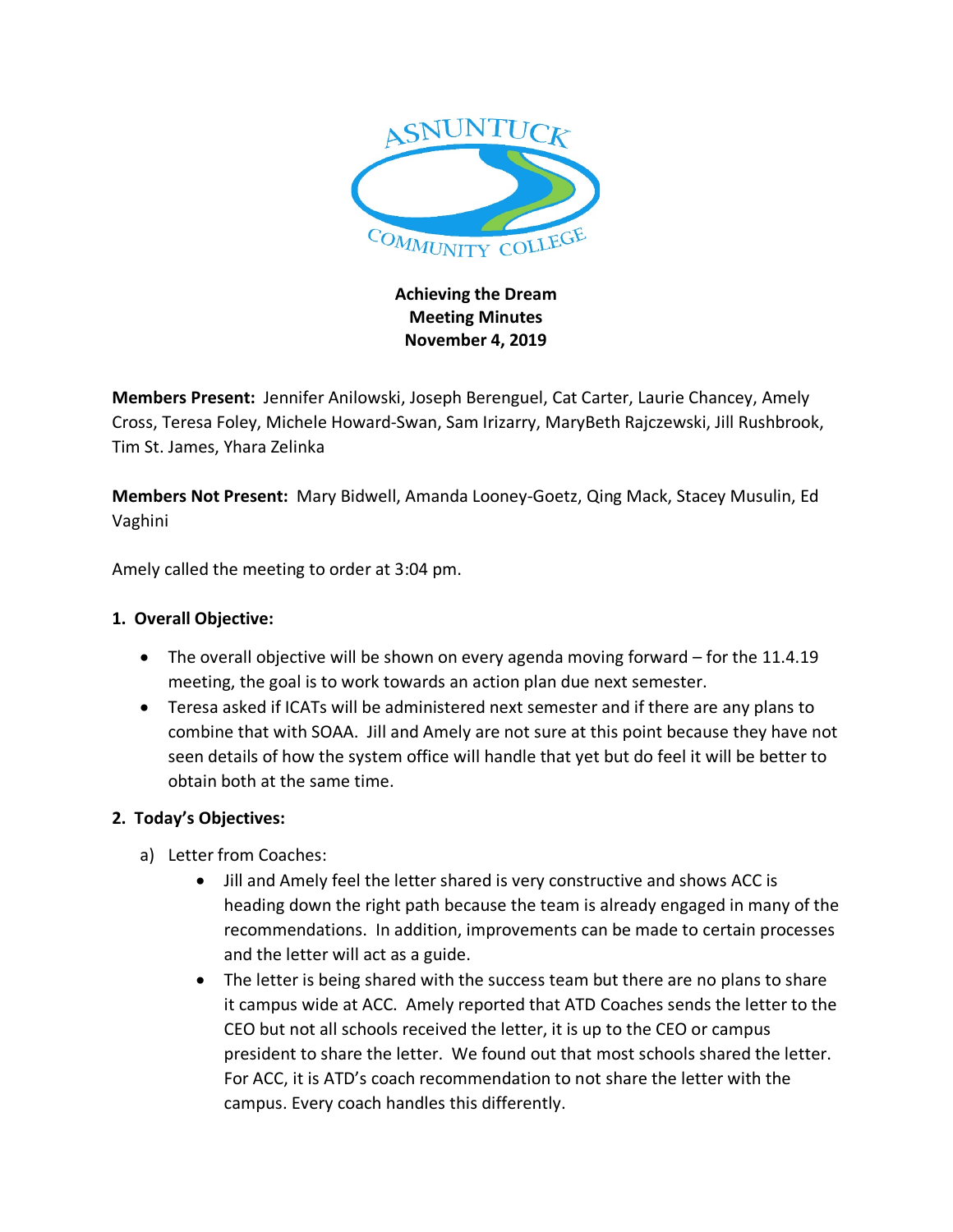- A steering committee has been put together to address how to tackle the recommendations.
- b) Defining success at ACC:
	- The goal is to draft a statement to bring to others including students for feedback. The following are key words the team pulled together when reviewing the *Defining "success" at ACC* handout:
		- i. Resiliency
		- ii. Critical thinking
		- iii. Goals
		- iv. Interpersonal skills
		- v. Lifelong learning
		- vi. Achieve
		- vii. Confident
		- viii. Empowered
		- ix. Engaged
		- x. Global Community
		- xi. Student voice
		- xii. Coping
		- xiii. Well being
	- The following are draft statements the team pulled together to define success:
		- i. Successful students at ACC………./ An ACC student will be………..
			- 1. Lifelong learners who develop the resilience, independence, and critical thinking needed to reach their academic and personal goals while contributing to their local and global communities.
			- 2. Explore, define, and reach goals, gain practical knowledge and develop abilities including critical thinking, interpersonal, and lifelong learning skills to effectively connect with and contribute to the immediate and diverse global community.
			- 3. Explore, define, and reach goals, while developing resiliency, critical thinking, interpersonal, and lifelong learning skills to effectively engage with and contribute to a diverse global community.
			- 4. Empowered to achieve their individual goals through development of critical thinking, interpersonal, and lifelong learning skills as well as resiliency to face challenges, and overall well being to contribute to the global community.
	- Point 2 and 3 are very similar so the team voted to remove #2 above.
	- The plan is for Points 1, 3, and 4 to be shared with focus groups comprised of students for feedback. Prior to getting these over to the students, Jill will send these draft statements to the team to try to narrow these down further.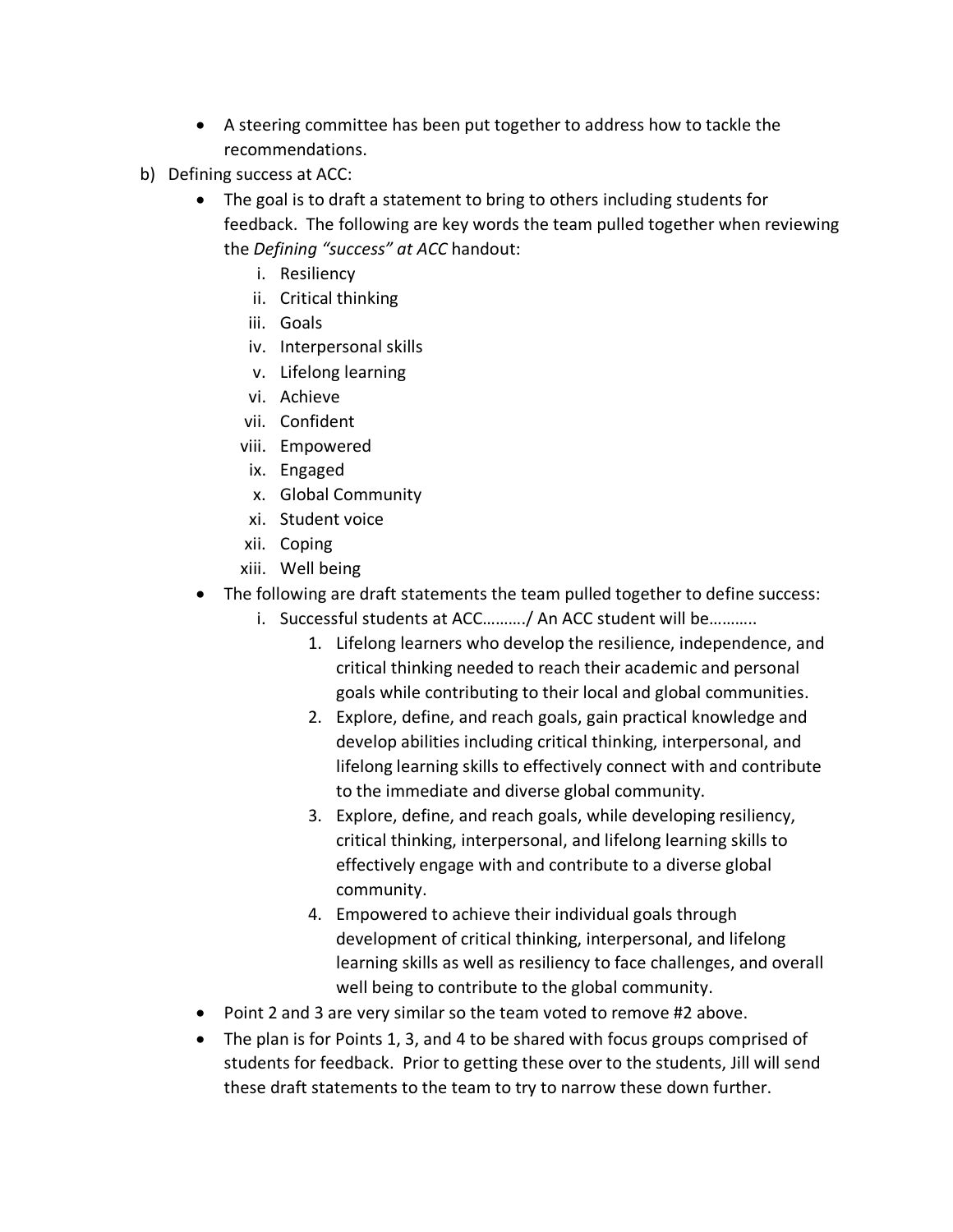- c) Holistic Student Supports Discovery Inventory Mapping Student Experience:
	- Admissions and Entry a very detailed handout provided for discussion and key issues of the current design are below but not limited to:
		- i. Admissions Documents
			- 1. Admission application is the only requirement for students to register for classes.
			- 2. Holds are put on student accounts preventing them from registering for next semester for immunization and high school completion forcing Admissions to put time and resources into following up with students who have not turned in their info. Every Nov, every college in the state are expected to provide data to public health regarding MMR and Varicella and ACC will need to be 90% compliant. It is difficult to be at 100% because many students are not showing up to class no matter how much the team tries to collect the info.
			- 3. Accuplacer scores are uploaded to Banner while SAT/ACT test scores are inputted manually.
			- 4. Application can be submitted online but is turned off right before the start of the semester.
		- ii. Intake Survey
			- 1. There is currently no intake survey being utilized, other than a brief survey on the Accuplacer. However, there is a system wide group working on intake surveys for Admissions that's figuring it out. A question was raised whether Manufacturing already uses this and Amely reported they use a form but campus wide, we don't have one.
		- iii. Use of Registration Holds
			- 1. Currently, there are no initial holds placed on students for documentation. Only high school students and inmates receive a hold or any student who places into a transition Math or English class.
		- iv. Admissions Communications
			- 1. There is no communications plan for on board students and students are relied upon to read and follow steps.
	- Orientation a very detailed handout provided for discussion and key issues of the current design are below but not limited to:
		- i. Orientation Policies
			- 1. Orientation session are held about a week before classes begin. Students are not required to attend orientation. However, they are required to attend a mandatory new student workshop in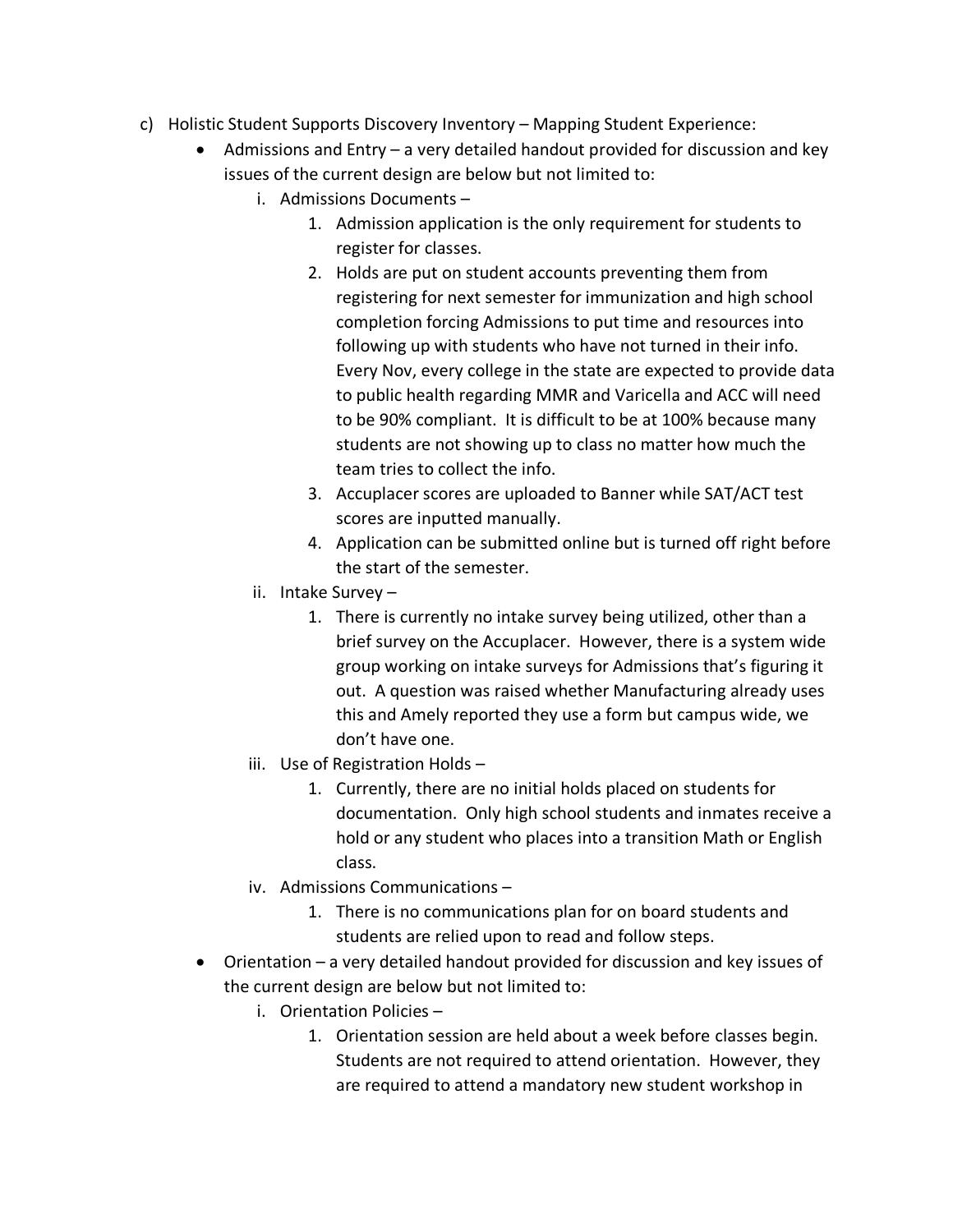addition to orientation held in the month leading up to the next semester.

- 2. Students register very late and those students typically don't have the chance to attend orientation. Ultimately, those students tend to not do well. There are no consequences for students who do not attend orientation or the new student workshop.
- ii. Attending Orientation
	- 1. Students are expected to attend two events and with only two orientation sessions, it makes it difficult to attend due to job scheduling and/or family commitments.
- iii. Orientation Goals and Topics
	- 1. Some confusion exists students do not know the difference between orientation and the new student workshop. Topics covered are:
		- a. Orientation: Tabling with on campus and off campus resources, team building, faculty experience, student experience including resources available, and "Tech @ the Tuck". Students are given a survey after orientation.
		- b. New student workshop: Information about degree and certificate programs, mycommnet, financial aid, college policies and procedures, how to make the most of your time in college, academic advising and registering for classes, college tour, ID photo taken.
- iv. Orientation Delivery
	- 1. Orientation is offered in person on campus and a day and an evening session are offered. In addition to Sherry and her team, student volunteers, staff, faculty, and administrators participate.
	- 2. New student workshops are offered both during the day and at night. These are run by Admissions and Advising.

#### d) Subcommittees Report:

- Data Team:
	- i. A handout was discussed regarding data generated by Qing of students earning zero credits in the first semester. Qing was able to break down the data based on returning students, first time students, re-admitted students, and transfer students.
	- ii. A trend is not visible based on this info because it is unclear how it was developed and we do not have anything to compare it to.
	- iii. The team would like to look at 3 years of data with same groups, therefore, Teresa will go back to Qing to request 3 years of data.
- Communications Team: